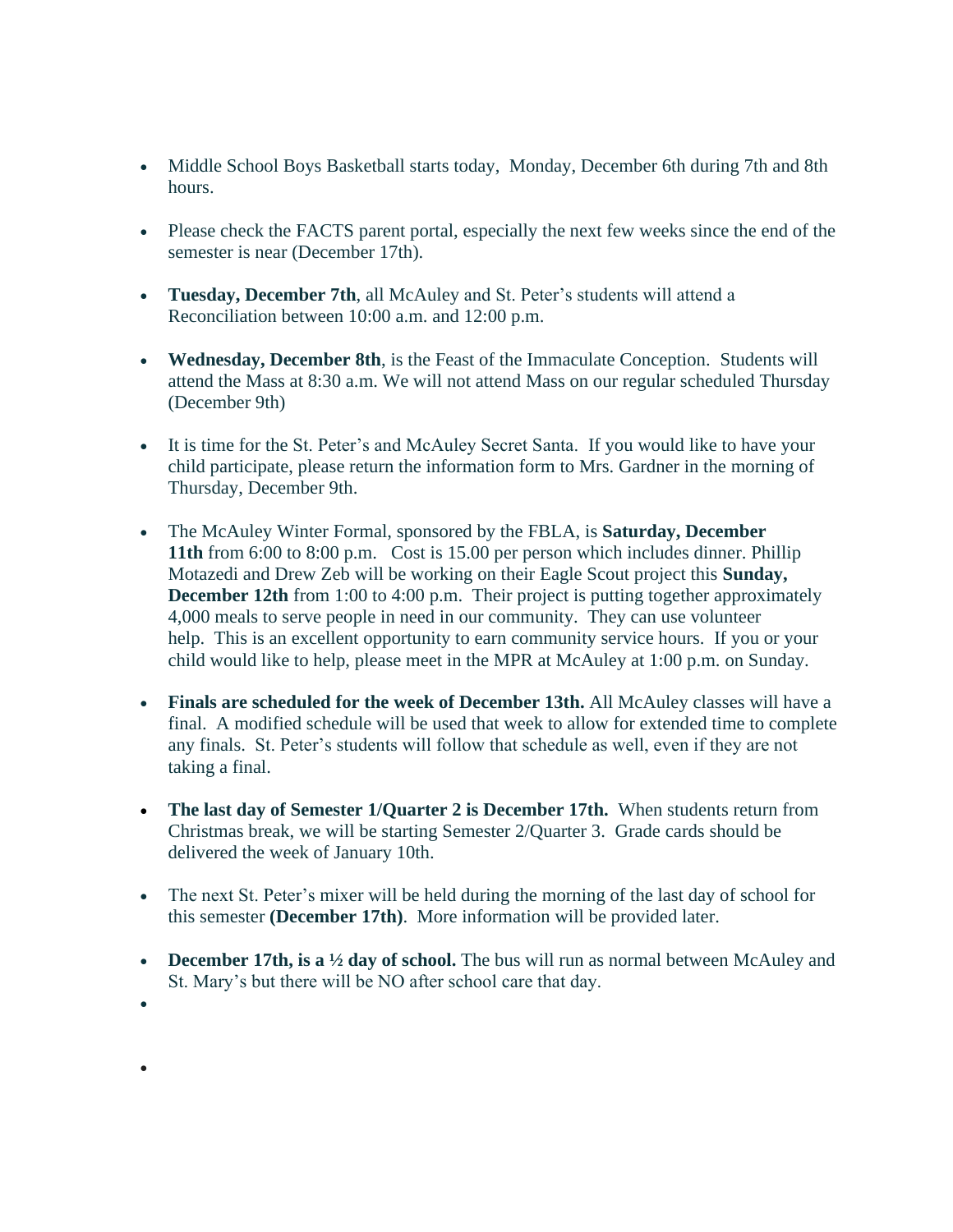• The Joplin Area Catholic Schools participates in SCRIP, a gift card purchase program, as a fundraiser for our three schools. Gift cards available include national restaurant chains, retail shopping and grocery stores. With \$10, \$20, and \$50 gift card options available you can purchase gift cards with ease while supporting a local school. When you purchase gift cards through SCRIP, a portion of those sales comes back to JACS and can help support our student's learning experience.

Here is how to order:

- 1. Fill out the form (find on the website or available in the school office)
- 2. Add up your totals
- 3. Write a check to JACS SCRIP
- 4. Mail the order form and check to JACS, Development Office, 930 S. Pearl Ave., Joplin, MO 64801 or return it to the office where your child attends school.

Your SCRIP order will take about 2 weeks to arrive. If you want to get your cards by Christmas, you must order them by December 6th.

You can also create an online account at ShopwithSCRIP.com and easily select the cards you would like, and they will ship to the school.

This information is also on the website. <https://www.jacss.org/news/scrip-holiday-orders/>

• Nominations are being accepted for the Outstanding Educator of the Year and Benefactor Award until **December 10th, 2021**. The links below will take you to the website where you can submit a nomination form.

<https://www.jacss.org/news/educator-2021/> <https://www.jacss.org/system/benefactor-award-nomination/>

- Every January, the streets of Washington DC are filled with tens of thousands of pro-life Americans gather together for the annual March of Life. McAuley students (grades 9-12) are invited to attend this year's march that will take place on January 21, 2022. Father Brian is going to join the group that travels from McAuley. For a flyer on the event, please click this link:
- •

<https://files.constantcontact.com/a67db977201/b8865930-b5b3-41e7-934f-cd5ca604ac24.pdf>

If you are planning to attend, you must register online using this link. Additionally, please inform the office so we can ensure that we have enough chaperones from McAuley to attend. Here is the link to register: [https://dioscg.formstack.com/forms/march\\_for\\_life](https://dioscg.formstack.com/forms/march_for_life)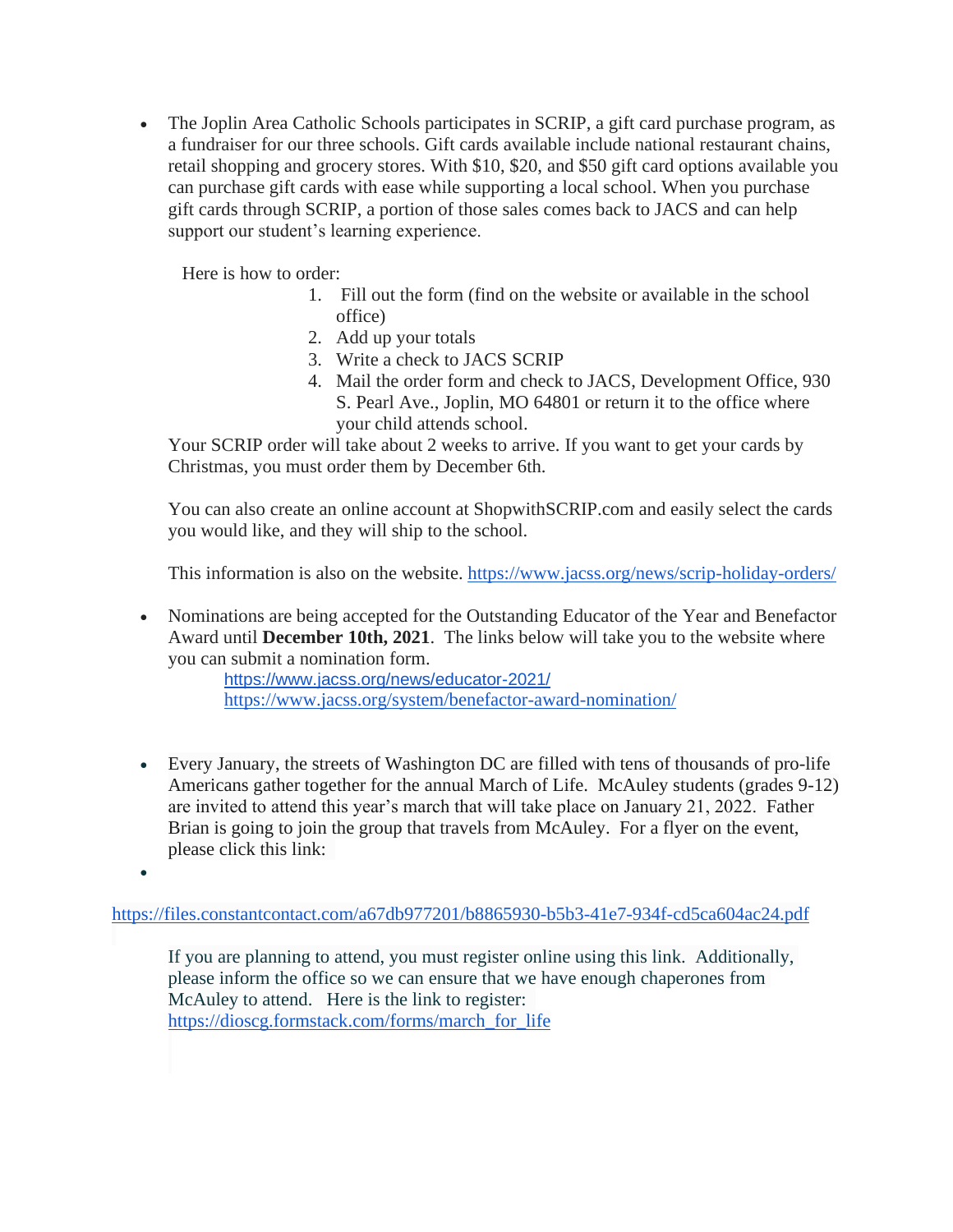• Help support your Booster Club by showing your school spirit and purchase your WARRIOR WEAR! If you would like to purchase any warrior apparel, please visit [Jacsstore.itemorder.com.](http://jacsstore.itemorder.com/)

## **Sporting Events and Activities**

| December 6th           | Monday St. Peters Girls Basketball @ Galena, KS            | 5:30 p.m.        |
|------------------------|------------------------------------------------------------|------------------|
| December 7th           | Tuesday Varsity Boys Basketball vs. Pierce City            | Here $6:00$ p.m. |
| December 8th Wednesday | McAuley Quiz Bowl @ Wheaton 5:00 p.m.                      |                  |
| December 9th           | Thursday Varsity Girls Basketball vs. Sarcoxie             | Here $6:00$ p.m. |
| $6:00$ p.m.            | St. Peter's Girls Basketball $(a)$ Joplin                  |                  |
| December 10th          | Friday Varsity Boys Basketball vs. Sarcoxie                | Here $6:00$ p.m. |
|                        | St. Peter's Girls Basketball $\omega$ Springfield Lutheran | 6:00 p.m.        |

## **Christmas Dress**

## **Lunch Menu**

December 6th Pizza Hut

Pepperoni Pizza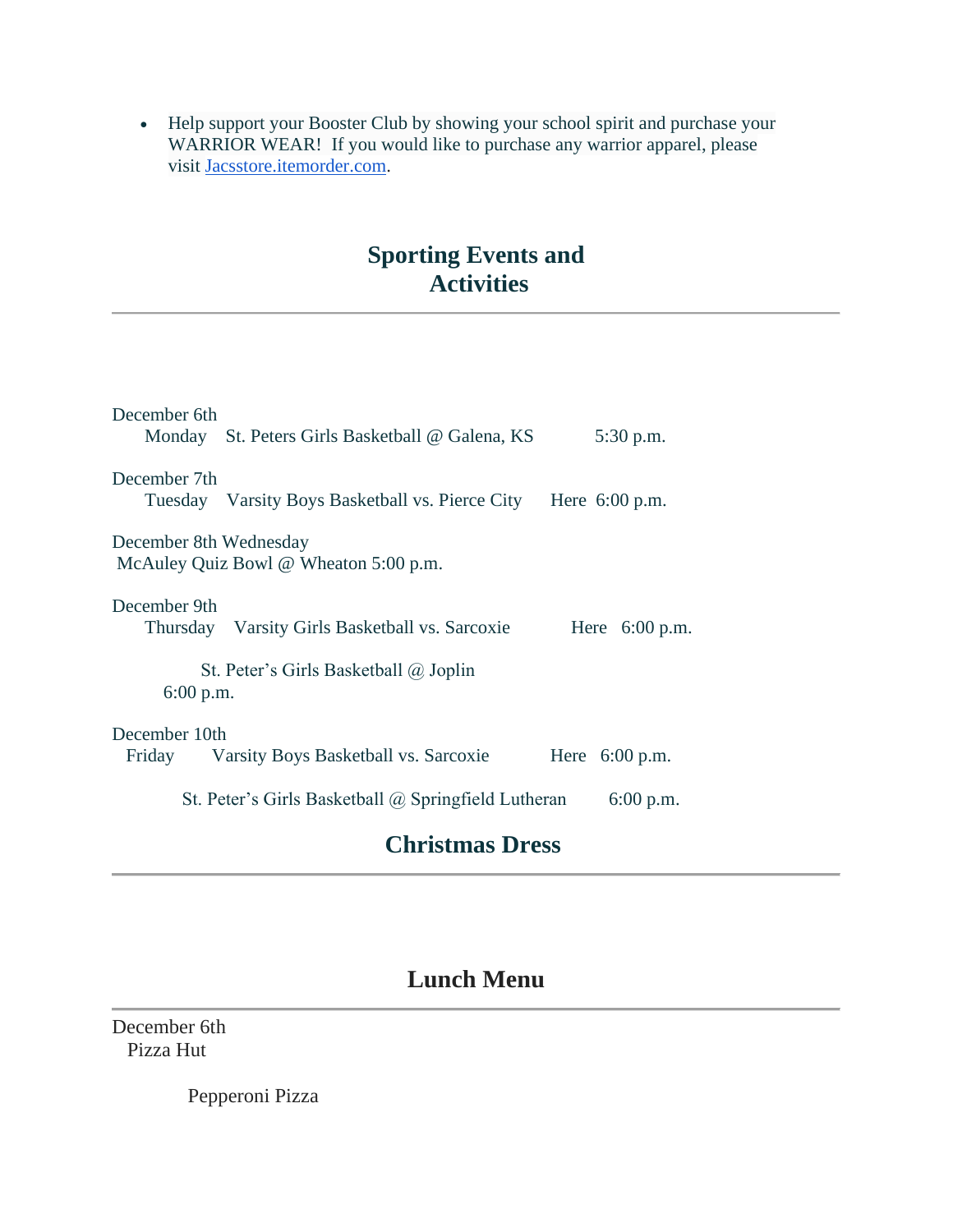December 7th In House Catering - FREE

Meatball Sub

Fried Pickles

December 8th In House Catering

Alfredo Sauce

Salad

Garlic Bread

Dessert

December 9th In House Catering

Chicken and Waffles

Fruit

December 10th In House Catering

Homemade Beef Noodles

Green Beans

Hot Rolls

## **A Note from AD Mike Howard:**

- 1. This is the first week for JH boys basketball. Again, practice will be held during 7th and 8th hours and will be completed no later than 3:30 pm. Please make arrangements for your child to be picked up at that time.
- 2. This is the last week for JH girls basketball. We want to wish them good luck with their last few games and congratulate them for the progress they have